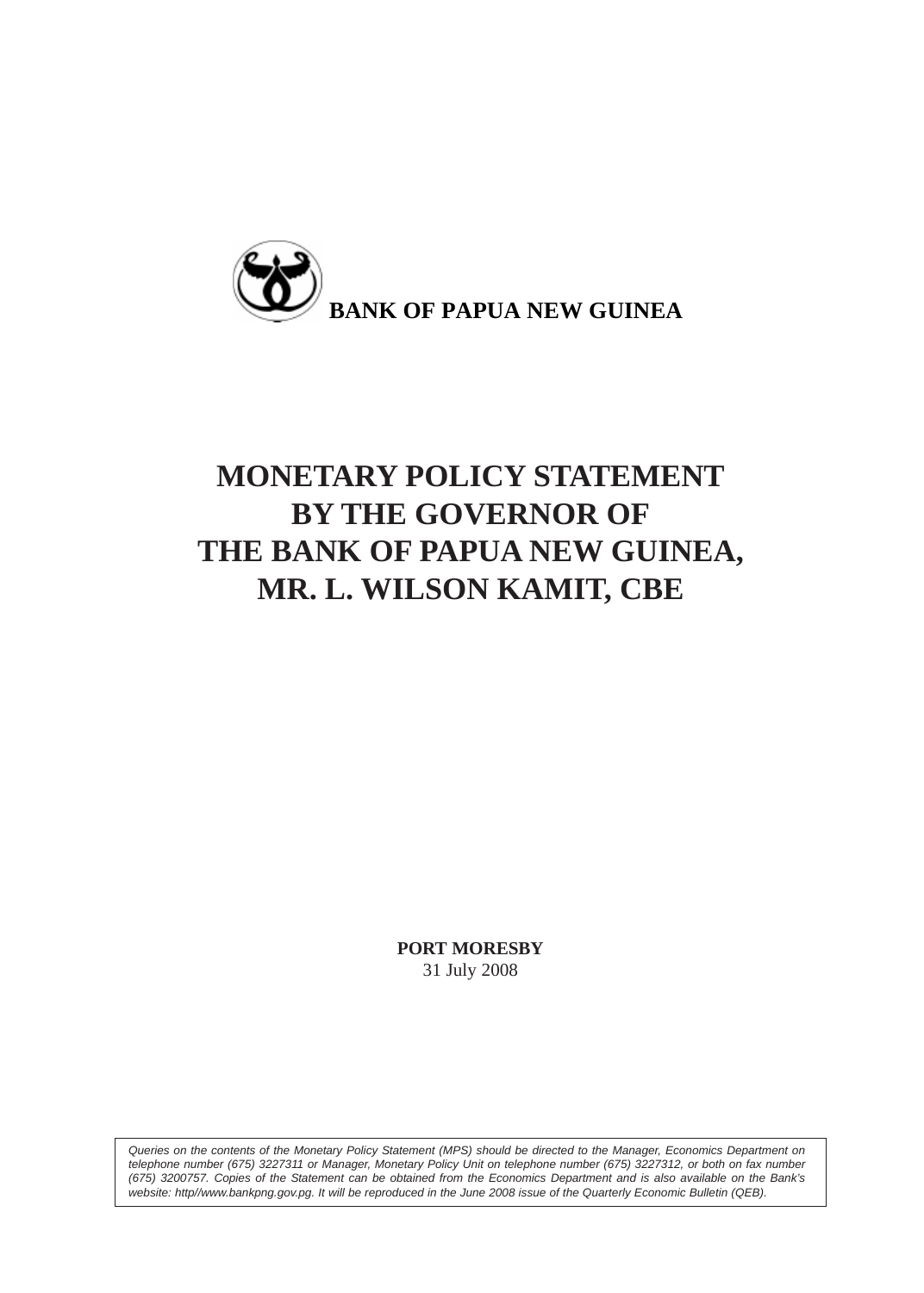# **TABLE OF CONTENTS**

| 3              |       |                                                                                                         |    |  |  |  |  |
|----------------|-------|---------------------------------------------------------------------------------------------------------|----|--|--|--|--|
| $\overline{4}$ |       |                                                                                                         |    |  |  |  |  |
| 1.0            |       |                                                                                                         | 5  |  |  |  |  |
|                | 1.1   |                                                                                                         | 5  |  |  |  |  |
|                | Box 1 | Causes of high international food prices and their<br>pass-through to inflation in the domestic economy | 5  |  |  |  |  |
|                | 1.2   |                                                                                                         | 7  |  |  |  |  |
|                | 1.3   |                                                                                                         | 8  |  |  |  |  |
| 2.0            |       |                                                                                                         |    |  |  |  |  |
|                | 2.1   |                                                                                                         | 9  |  |  |  |  |
|                | 2.2   |                                                                                                         | 10 |  |  |  |  |
|                | 2.3   |                                                                                                         | 11 |  |  |  |  |
|                | 2.4   |                                                                                                         | 12 |  |  |  |  |
|                | 2.5   |                                                                                                         | 13 |  |  |  |  |
|                | 2.6   |                                                                                                         | 13 |  |  |  |  |
|                | 2.7   |                                                                                                         | 14 |  |  |  |  |
|                | 16    |                                                                                                         |    |  |  |  |  |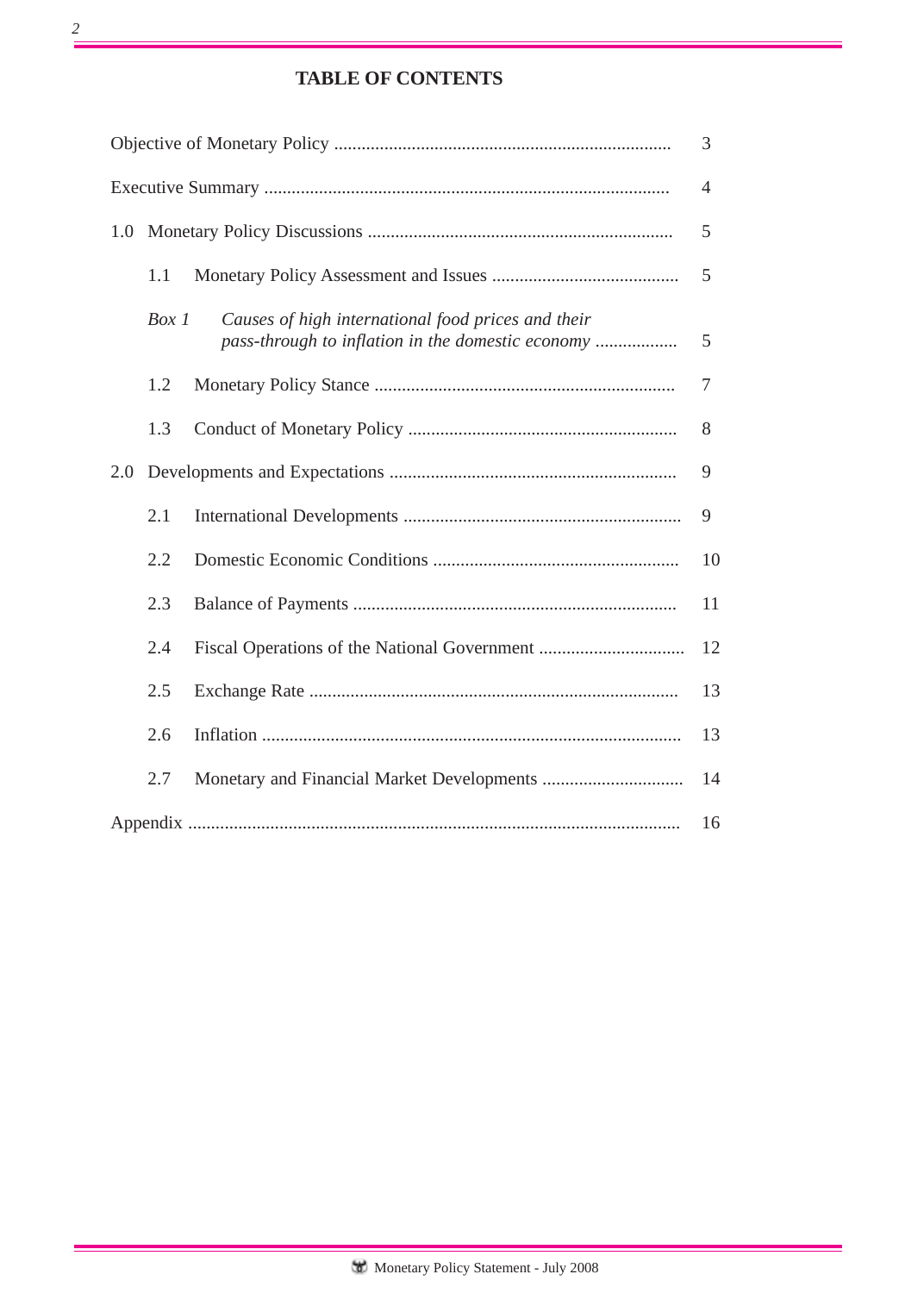## **Objective of Monetary Policy**

The objective of monetary policy in Papua New Guinea (PNG) is to achieve and maintain price stability. This entails low inflation supported by stable interest and exchange rates. The maintenance of price stability leads to:

- Confidence in the kina exchange rate and management of the economy;
- A foundation for stable fiscal operations of the Government;
- Certainty for businesses to plan for long-term investment; and
- A stable macroeconomic environment conducive to economic growth.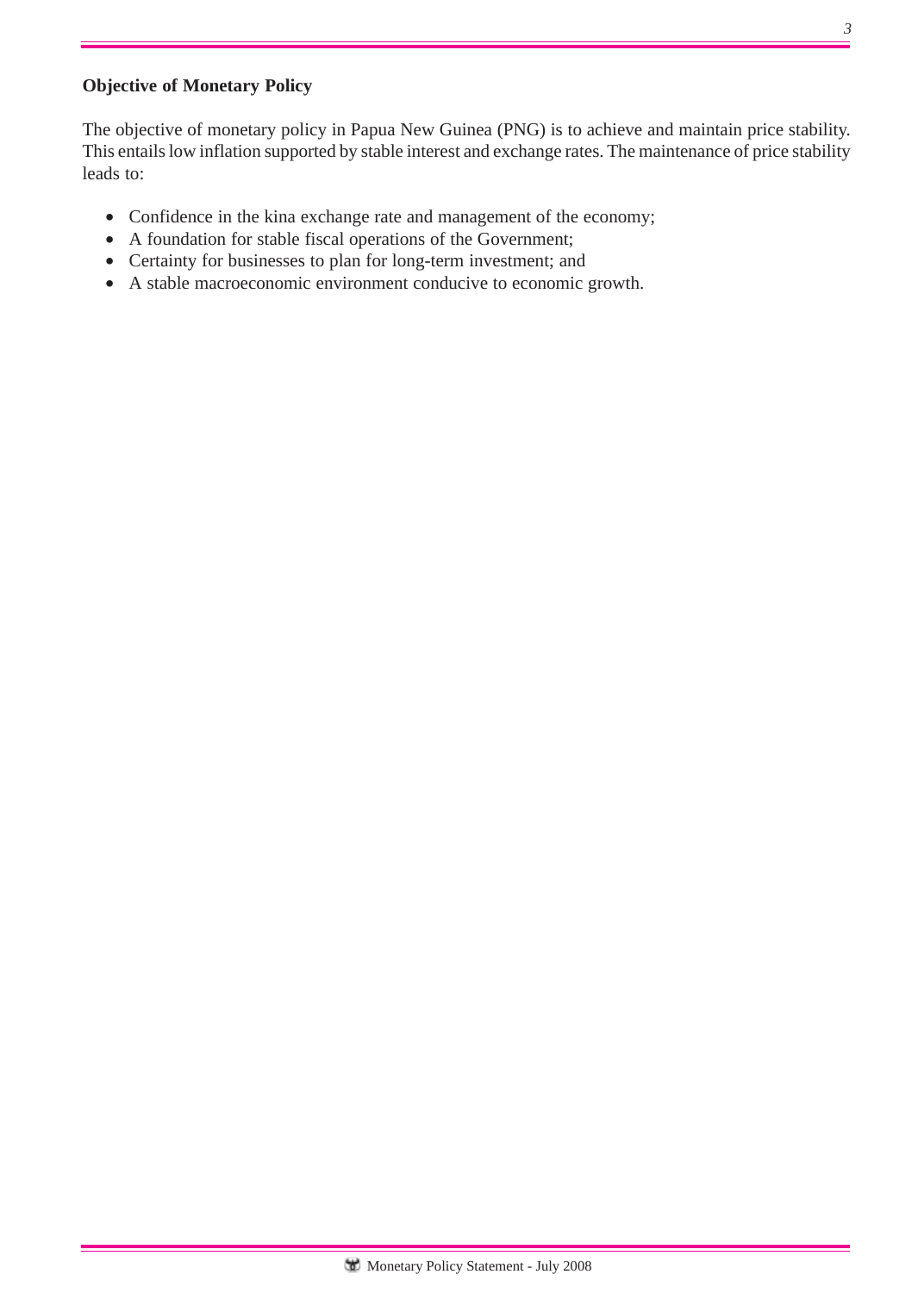## **Executive Summary**

Based on the high inflation outcome in the March quarter of 2008 and expectations that inflation will be higher for the year, the Bank of Papua New Guinea (Bank) tightened its monetary policy stance in June 2008 by increasing the Kina Facility Rate (KFR) to 6.25 percent from 6.0 percent. Annual headline inflation was 7.5 percent in the March quarter. The outcome was due to higher imported inflation resulting from increases in international oil and food prices and depreciation of the kina against the Australian dollar. Domestic factors including faster growth in monetary aggregates, higher Government spending emanating from the 2006 and 2007 Supplementary Budgets, the second round effect of fuel price increases on goods and services and higher aggregate demand also contributed to the outcome.

Whilst external sources of inflation such as international oil and food prices are beyond the authorities' control, prudent management of fiscal and monetary policies is important to help contain domestic demand. On its part, the Bank issued additional Central Bank Bills (CBBs) to absorb excess liquidity and prevent interest rates from falling and also intervened in the foreign exchange market to allow the kina to appreciate against the US dollar in the first half of 2008. But these were not enough to contain the inflation that is largely driven by external sources.

Inflationary pressures are expected to remain strong throughout the remainder of 2008. The Bank will pursue a tightening monetary policy stance in 2008.

This stance is based on the following expectations for 2008:

- Inflation of around 9.0 percent;
- Credit growth to the private sector to continue; and
- Real Gross Domestic Product (GDP) growth rate to be 7.6 percent.

The upside risks to the inflation expectation will arise from: further increases in international oil and food prices, higher imported inflation from PNG's major trading partner countries, depreciation of the kina exchange rate against the currencies of PNG's major trading partner countries, higher growth in monetary aggregates, increases in wages, further increases in Government expenditure and fast drawdown of trust account funds, increase in aggregate demand, and other unforeseen external and domestic shocks.

The return to price stability requires close coordination between the Government and the Bank. In this respect, the Bank will assess these developments and their potential effects on restoring price stability, and make appropriate adjustments to the stance of monetary policy in 2008 and over the medium term.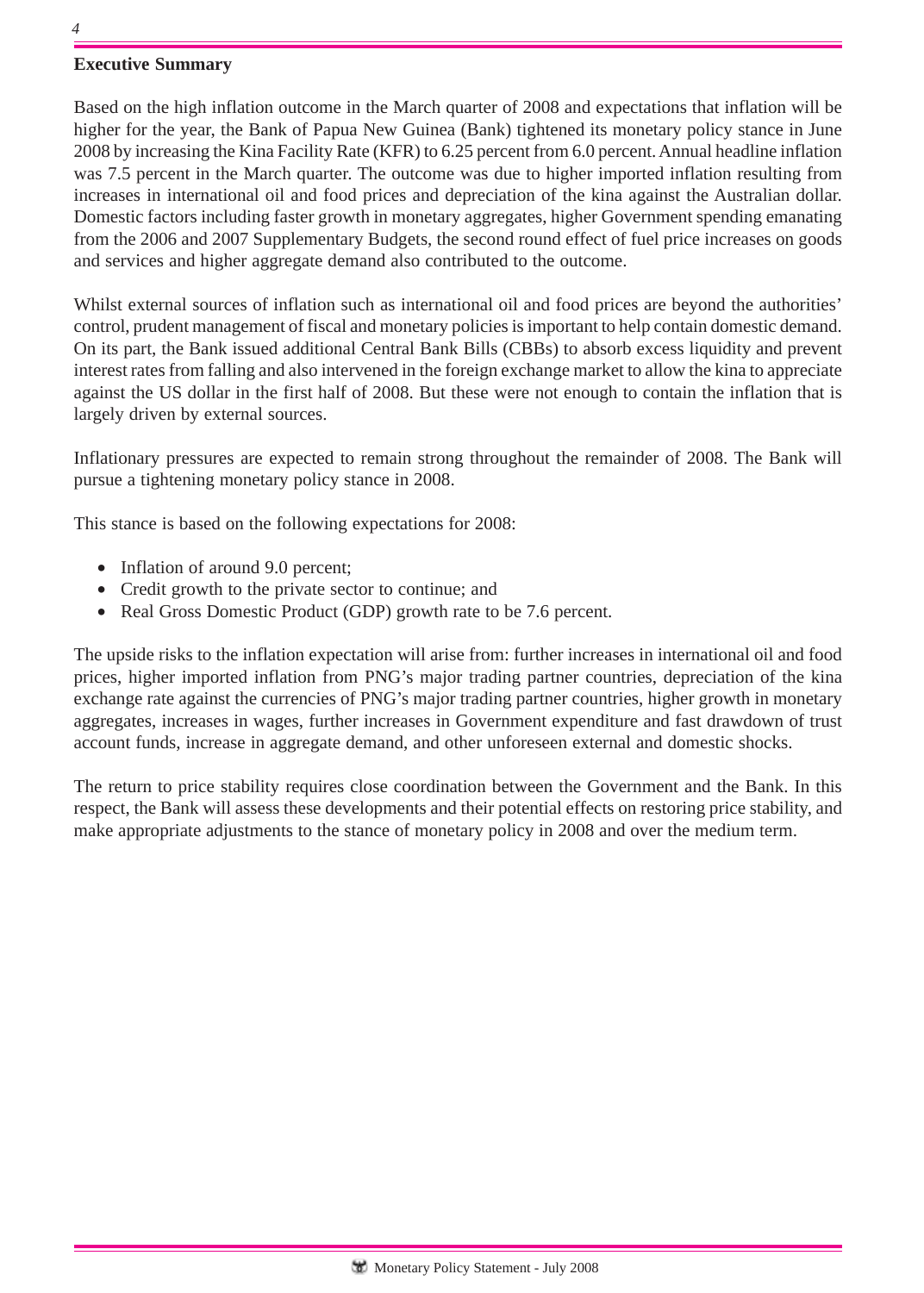#### **1.0 Monetary Policy Discussions**

#### **1.1 Monetary Policy Assessment and Issues**

The high inflation outcome for the March quarter<sup>1</sup> of 2008 and expectations of continued inflationary pressures prompted the Bank of Papua New Guinea to tighten monetary policy after maintaining a neutral stance since September 2005. Hence, the KFR was increased by 25 basis points to 6.25 percent in June 2008.

Annual headline inflation was 7.5 percent in the March quarter. The outcome was due to higher imported inflation resulting from increases in international oil and food prices (*see Box 1*) and

depreciation of the kina against the Australian dollar. Domestic factors including the fast growth in monetary aggregates, higher Government spending from the 2006 and 2007 Supplementary Budgets, second round effect of fuel price increases on goods and services and higher aggregate demand also contributed to the outcome. Inflationary pressures are expected to remain strong throughout 2008.

The kina depreciated against the Australian dollar by 2.3 percent to A\$0.3906 at the end of June 2008 from December 2007. This added to inflationary pressures as Australia is a major source of PNG's imports. However, against the US dollar, the kina appreciated by 6.7 percent to US\$0.3760, which

#### **Box 1: Causes of high international food and fuel prices and their pass-through to inflation in the domestic economy**

High international fuel and food prices have contributed strongly to rising global inflation over the last couple of years and especially in 20081 . These high prices have largely been due to imbalances between supply and demand.

#### **Causes**

The high growth rates of emerging and developing economies such as China and India have fueled the increased demand for fuel, base metals and food products. The nature of growth in these economies is commodityintensive with fuel for production, base metals for manufacturing and construction and food for consumption. Demand has grown tremendously, but due to supply constraints, prices have risen sharply.

Global demand for oil has caught up with supply after a long period of spare capacity. The supply response to this increased demand has been slow due to geo-political factors, high investment costs, technological, geological and policy constraints, which include OPECs reluctance to increase supply. The geo-political factors due to instability in the Middle East, the nationalisation of oil assets in Venezuela

strengthening effect on domestic demand

and the tension in Nigeria have all contributed to the shortfall in oil supply.

Financial market developments, such as falls in key central banks' policy interest rates have fuelled speculation and the depreciation of the U.S. dollar allowing investors to switch away from money market instruments to commodity futures. These have contributed to upward price pressure over the last year.

Similarly for agricultural crops, supply levels have not kept up with rising demand in recent years. In addition, unfavourable weather conditions in the major wheat, rice and corn producing countries in 2007 caused lower harvests and led to rising prices. Rising bio-fuel production, induced by higher oil prices and generous policy support, has resulted in reduction in food supply and caused their prices to rise. Substitution effect has also led to higher demand and prices for other food crops. Moreover, there have been adoptions of trade policies to raise domestic food supplies and lower domestic prices. This has resulted in lower exports from major food producers, putting upward pressure on world prices. These factors have not only pushed up corn, rice and other



<sup>1</sup> March quarter inflation outcomes became available in May 2008.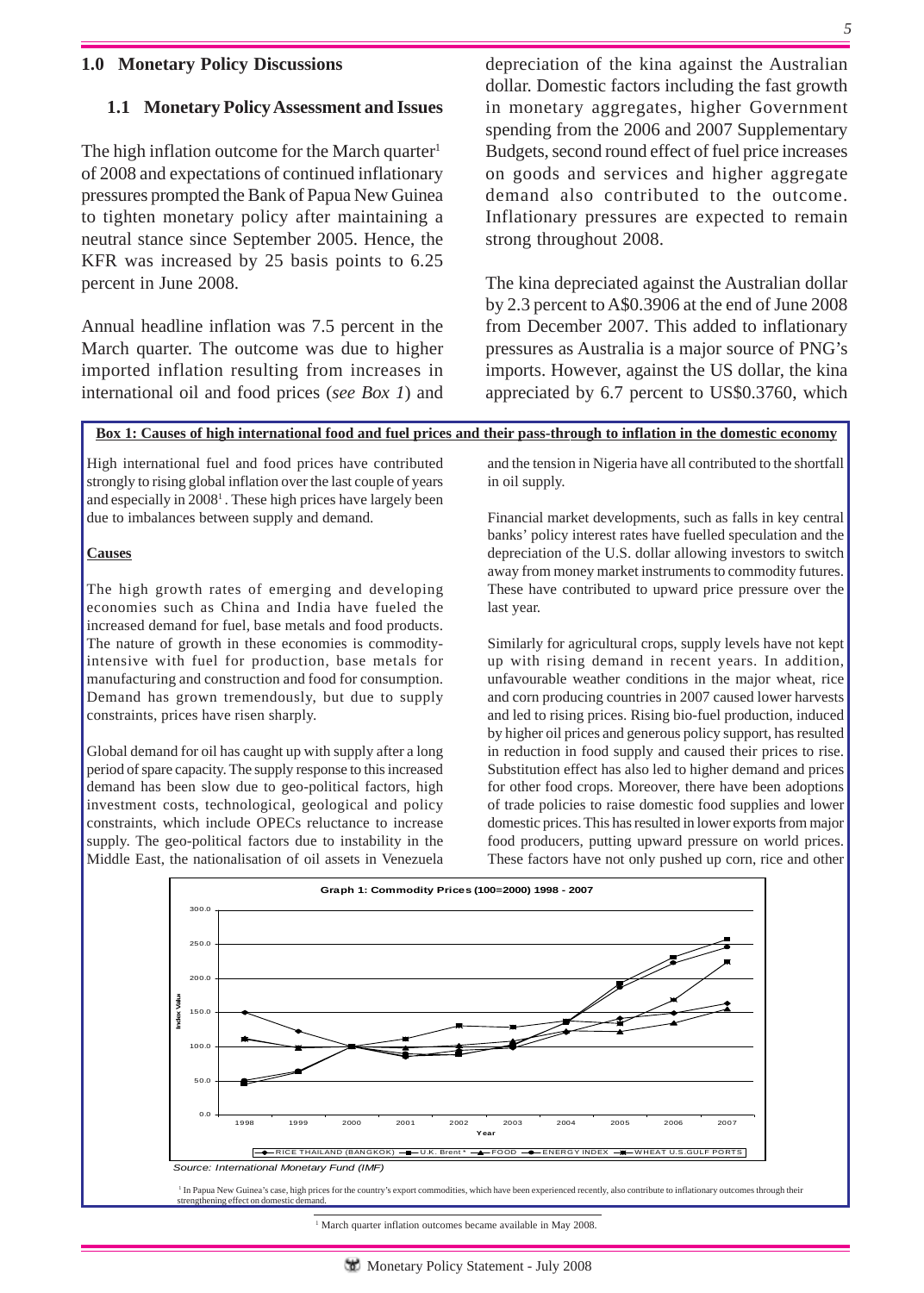#### **Box 1 continued......**

food prices but also, to a lesser extent, meat and poultry products.

#### **Pass-through to inflation in the PNG Economy**

Papua New Guinea is a small open economy and is vulnerable to financial and economic developments in the rest of the world. Food and fuel products constitute a major share of PNG's consumption basket. High international prices of oil mean that prices of imported fuel and refined fuel products from the domestic oil refinery will increase as they are priced at import parity price ex-Singapore. As a result, the prices of fuel products such as petrol at the pump-stations will rise. This is referred to as the first round effect of oil price increase and is due to an external shock over which PNG has no control. The first round effect has both imported inflation and exchange rate components.

The second round effect of the oil price rise is realised when the buyers of the fuel products face a rise in the cost of their operations and have to increase the prices of their goods and services for consumers. For example, when farmers take their goods to the market during a period of oil price increases they have to pay more for transportation freight and passenger fare. The farmers are then forced to increase their prices at the market place to make up for the extra costs that are incurred. Similarly, because of the higher prices employees will demand higher wages which increases the cost of production and demand leading to an increase in prices.

International food prices impact on prices for the imported food products directly. Imported flour and rice are all susceptible to international prices. When the retailer is charged higher prices by the supplier it must at some point pass these higher prices onto the consumer. For example, poultry products become more expensive during these times as chickens are fed on stockfeeds whose prices are based on international food prices.

Graphs 1 and 2 show that prices of food and oil based products on international markets and markets in PNG have followed a similar trend since 1998. Food and oil based products, that are susceptible to high international food and fuel prices constitute a large portion of the weighting to sub-groups and groups that have a large weight in the CPI basket. For example, the 'cereals' sub-group, which consists of commodities whose prices are subject to movements in international prices for rice and flour contribute 10.0 percent to the total CPI outcome. As a result, increasing international food and fuel prices can contribute to CPI inflation.



reflected increased foreign exchange inflows and Central Bank intervention to help dampen inflationary pressures.

Interest rates remained low due to the high level of liquidity in the banking system. The low interest rate environment combined with a fiscal surplus and improved business confidence led to the continuation of the strong growth in lending to the private sector by other depository corporations  $(ODCs)^2$ . The increase in lending enabled the private sector to continue to expand business activity and increase employment in the first half of 2008. This contributed to the increase in domestic demand and inflationary pressures.

Despite the low interest rate environment compared to Papua New Guinea's substitute financial markets and the liberalisation of the capital account in September 2007, there was no significant capital outflow and downward pressure exerted on the exchange rate. This is due to the low level of portfolio investment and the shallowness of the domestic capital market. As an alternative form of investment, the growth in the domestic capital market was reflected by the high turnover at the Port Moresby Stock Exchange (POMSoX) in the first half of 2008.

Annual growth in broad money supply (M3\*) and the monetary base were 27.5 percent and 33.2 percent, respectively, over the year to June 2008.

<sup>&</sup>lt;sup>2</sup>As of June 2006, the Bank adopted the new International Monetary Fund (IMF) reporting format for Monetary and Financial Statistics, which extended the coverage to include financial institutions other than the Central Bank and commercial banks. Refer to the June 2006 Quarterly Economic Bulletin (QEB) for details.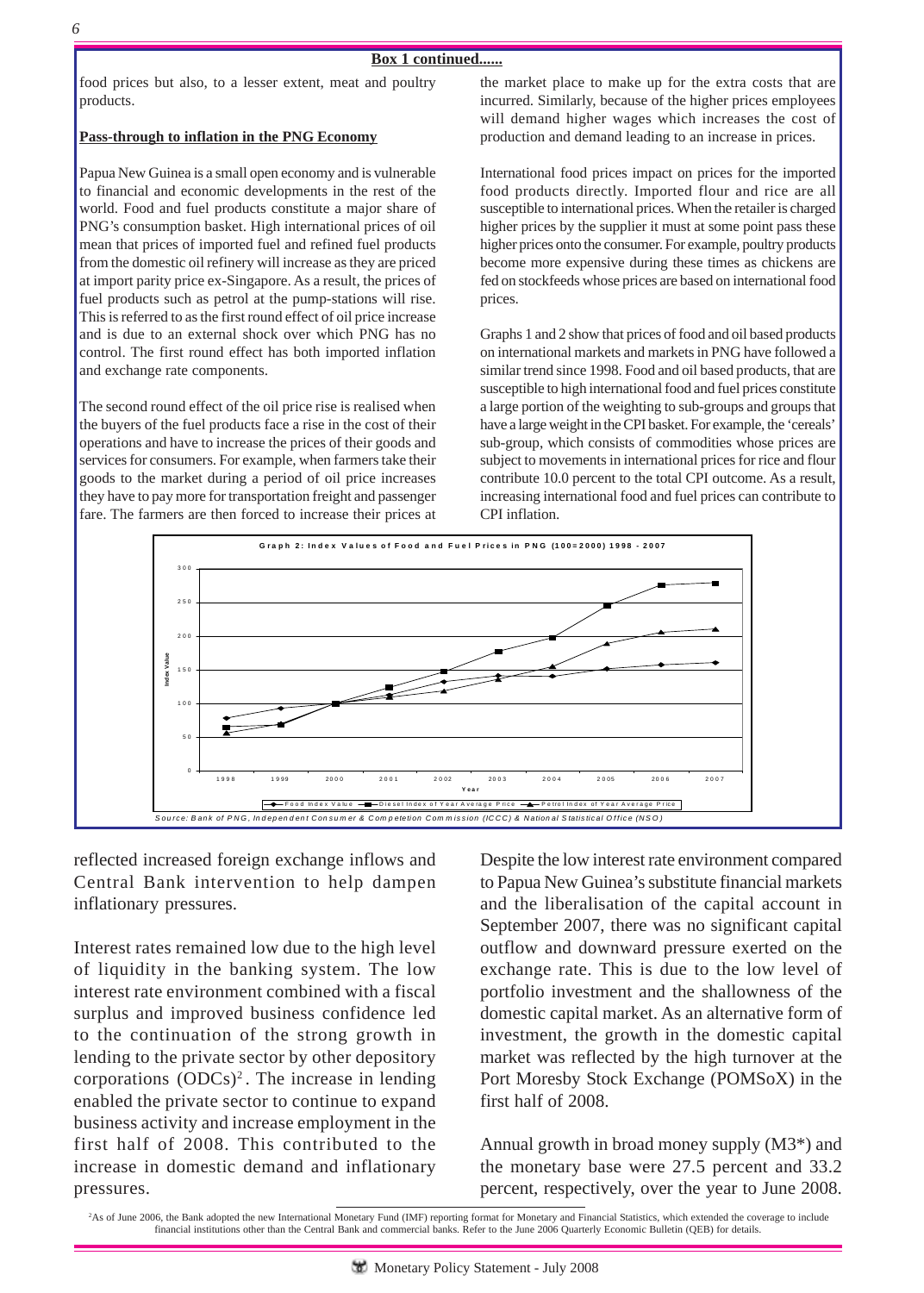aggregates and recurrent expenditure and continue its close coordination with the Government, where necessary, to restore price stability which will assist

# **1.2 Monetary Policy Stance**

in enabling continued economic growth.

Based on the high inflation outcome in the March quarter of 2008 and expectations that inflation will be higher for the year, the Bank will pursue a tightening monetary policy stance in 2008.

This stance is based on the following expectations for 2008:

- Inflation of around 9.0 percent;
- Credit growth to the private sector to continue; and

• Real GDP growth rate to be 7.6 percent.

The Bank expects broad money supply to grow by 20.7 percent and the monetary base by 16.3 percent in 2008. The increase in broad money supply is mainly due to the projected growth in the net foreign assets of the Central Bank and private sector credit. If private sector credit is directed to expanding productive capacity it will reduce inflationary pressures in the long run. A tightening monetary policy stance will raise the cost of borrowing and reduce aggregate demand through lower lending growth in 2008.

The Bank expects the Government to prudently manage its fiscal operations in 2008 by avoiding excessive recurrent expenditure, effectively spending on the priority areas of health, education, law and order and physical infrastructure and continuing to repay debt in line with the Medium Term Debt Strategy. Efforts should be made to improve implementation capacity for development expenditure so that economic growth is sustained in the medium term. The fast tracking of public sector reforms and removal of other impediments to trade and investment consistent with the medium term development, fiscal and debt strategies are also necessary to support economic growth.

The upside risks to the inflation expectation will arise from:

- Further increases in international oil and food prices;
- Higher imported inflation from PNG's major trading partner countries;
- Depreciation of the kina exchange rate against the currencies of PNG's major trading partner countries;
- Higher growth in monetary aggregates;
- Increases in wages;
- Further increases in Government expenditure and fast drawdown of trust account funds;
- Increase in aggregate demand; and
- Other unforeseen external and domestic shocks.

The Bank will assess these developments and their potential effects to restoring price stability, and make appropriate adjustments to the stance of monetary policy in 2008 and over the medium term.

The growth in broad money supply was accounted for by an increase in the net foreign assets of the Central Bank and net claims on the private sector by ODCs. To diffuse excess liquidity from the banking system and address concerns of inflationary pressures, the Bank issued new CBBs totalling K1.4 billion over the first six months of 2008. Since its introduction in September 2005, the level of CBBs outstanding reached K4.0 billion as at  $25<sup>th</sup>$  July 2008.

Preliminary estimates of the Government's fiscal operations recorded a surplus of K317 million during the five months to May 2008. However, recurrent expenditure increased by 31.5 percent in the first five months of 2008 compared to the corresponding period in 2007, due to frontloading of warrants in January 2008. While the Bank endorses the achievement of fiscal surpluses by the Government, the fast pace of increases in recurrent expenditure and drawdown of trust account funds, can contribute to aggregate demand and inflationary pressure.

Excluding foreign grants, there was a marginal increase in development expenditure, reflecting the ongoing capacity constraints of implementing agencies. It is important that the Government addresses this problem to enhance service delivery and ensure sustained economic growth.

The growth in the monetary aggregates and recurrent expenditure has contributed to the higher than expected inflation outcome and forced the Bank to tighten monetary policy. The Bank will closely monitor the changes in the monetary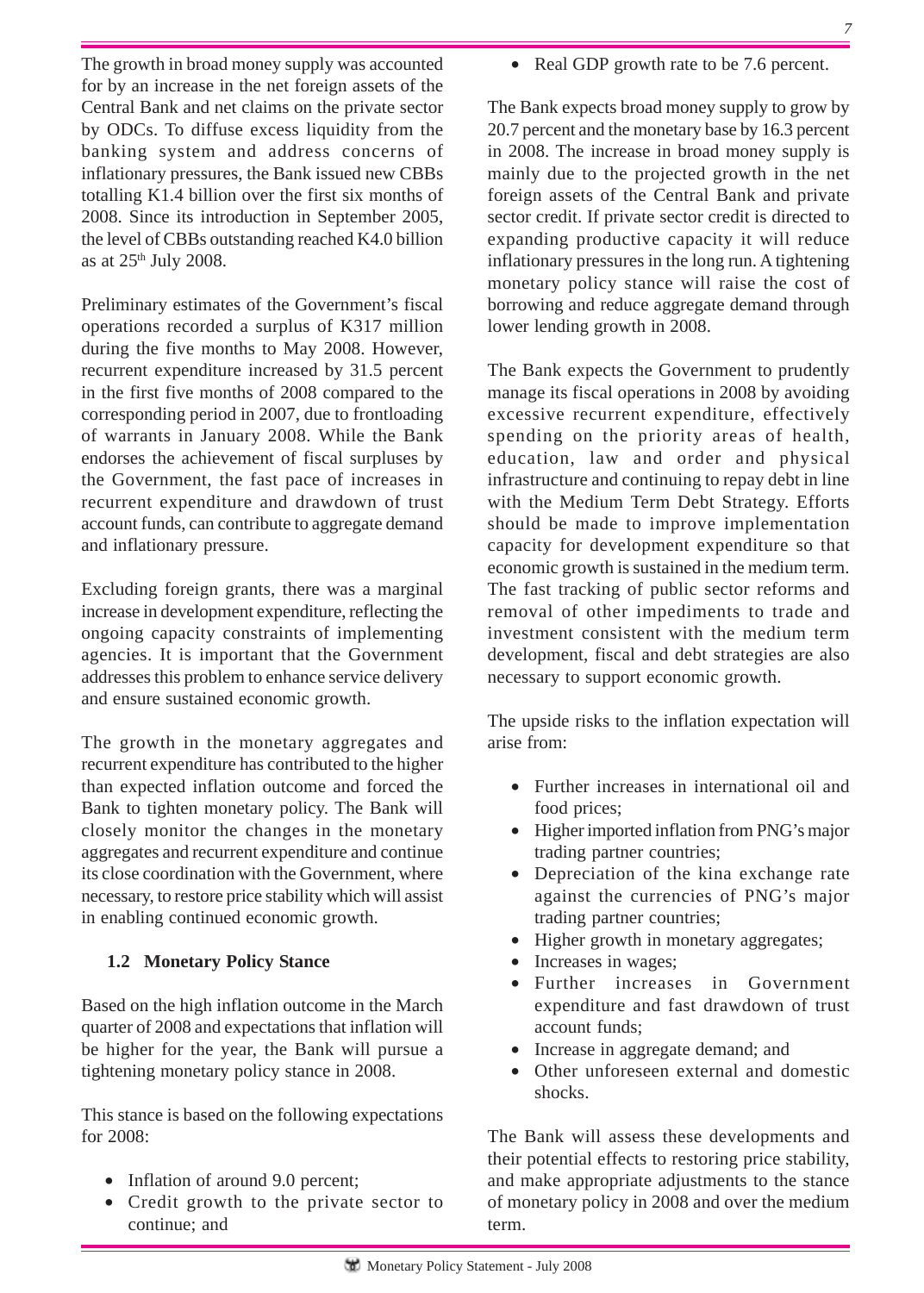## **1.2 Conduct of Monetary Policy**

Monetary policy will be conducted within the reserve money framework. The Monetary Policy Statement (MPS) provides the overall monetary policy framework, while the monthly KFR remains the instrument for signalling the Bank's monetary policy stance through an announcement by the Governor. Following the announcement, Open Market Operations (OMOs) will be conducted to support the Bank's monetary policy stance. The OMOs involves Repurchase Agreement (Repo) transactions with commercial banks and the auction of CBB to licensed ODCs and Treasury bills to the general public.

The Bank is committed to adopting appropriate monetary policy management strategies that will help to restore price stability.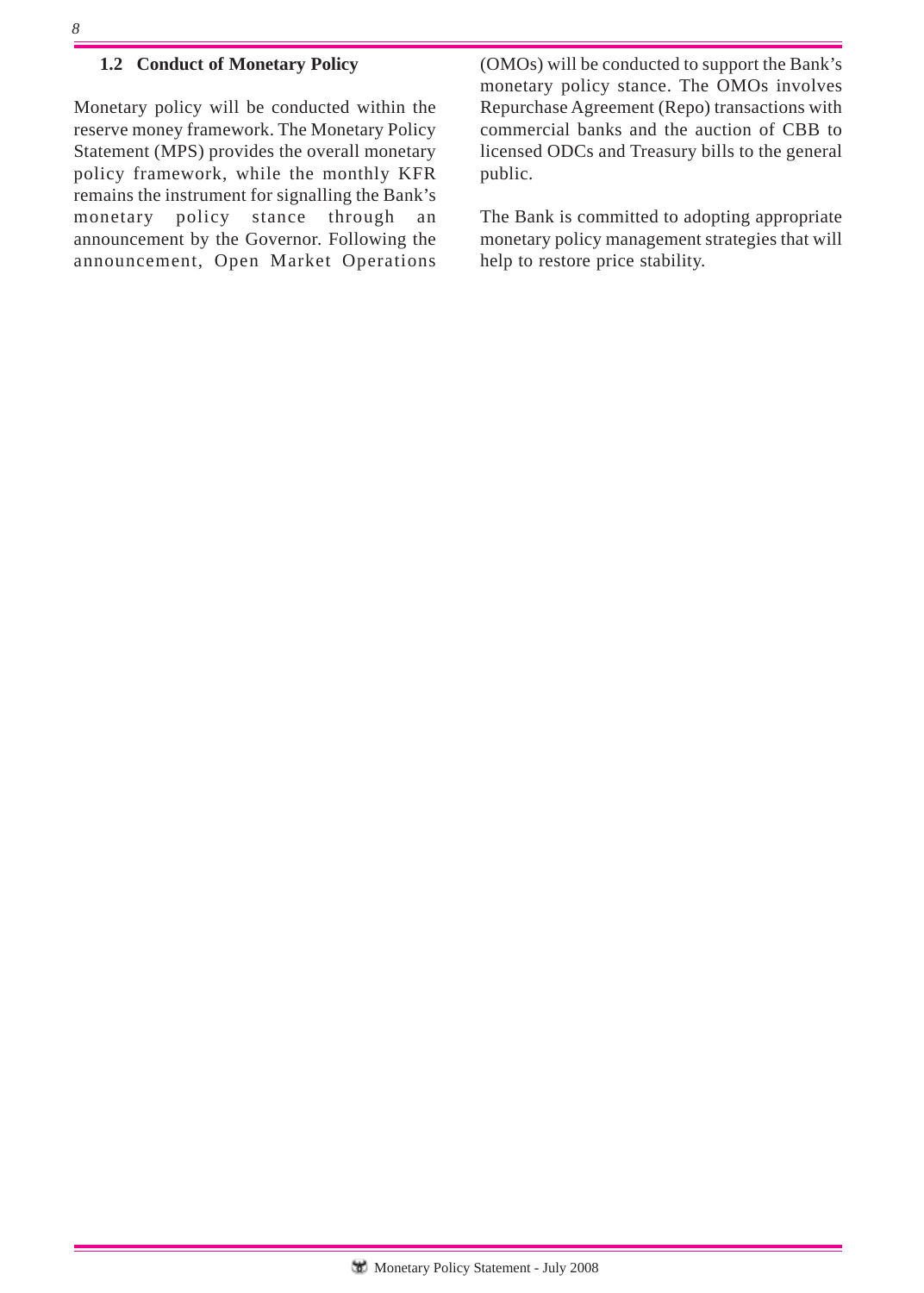#### **2.0 Developments and Expectations**

#### **2.1 International Developments**

Global economic growth is expected to weaken in 2008. According to the International Monetary Fund's (IMF) World Economic Outlook (WEO) Update of July 2008, global real GDP growth is projected to be 4.1 percent in 2008, compared to 5.0 percent in 2007. The lower growth is mainly driven by the slowdown in the US economy and its contagion effect on the rest of the world. It is expected that in advanced economies, growth rates will be 1.7 percent and 1.4 percent in 2008 and 2009 respectively, compared to 2.7 percent in 2007. Emerging and developing economies are also expected to slow marginally to 6.9 percent and 6.7 percent, in 2008 and 2009 respectively, from 8.0 percent in 2007.

In the US, economic growth slowed rapidly in the first quarter of 2008 reflecting the ongoing subprime mortgage crisis and rising oil prices. In 2008, the US economy is expected to grow at a much lower rate of 1.3 percent, down from 2.2 percent in 2007. The impact of the slow down in the US economy on other advanced economies<sup>3</sup>, through the financial market turmoil and reduced trade, is significant. In the Euro area, economic growth is expected to decelerate to 1.7 percent from 2.6 percent in 2007, reflecting a fall in demand caused by reduced trade, high oil prices and financial market turbulence. The Japanese economy is projected to slow to 1.5 percent from 2.1 percent in 2007, mainly due to the slump in housing investment, the dampening impact of the appreciation of the yen against the US dollar on export growth, and rising oil and food prices. For emerging and developing economies, economic growth is expected to decelerate but remain robust at 6.9 percent in 2008, compared to 8.0 percent in 2007, driven mainly by developing Asia.

Crude oil prices rose to record highs above US\$140 per barrel in June 2008 on the back of geopolitical tensions, capacity constraints and volatile world financial markets. Oil prices are expected to remain high for the remainder of the year. Similarly, gold prices continue to remain strong at around US\$900 an ounce after reaching a historic high of US\$1,007 per ounce in March this year. Except for tea, all other commodities experienced price booms, largely due to supply constraints and strong demand from emerging and developing economies.

The risks to the global economic outlook include further volatility in financial markets due to the slow down in the US, further increases in international oil, food and other commodity prices, strong inflationary pressures and trade imbalances.

Global inflationary pressures will continue throughout 2008. This will be due to the high international prices of commodities, especially base metals, food and energy, reflecting robust demand from emerging and developing economies, particularly China and India, as well as safe haven investment combined with supply constraints. Annual inflation in the March quarter of 2008 was 3.9 percent in the US, 3.6 percent in the Euro area,



*Source: Respective Central Bank 's websites*

3 Includes the Euro area, United Kingdom (UK) and Japan.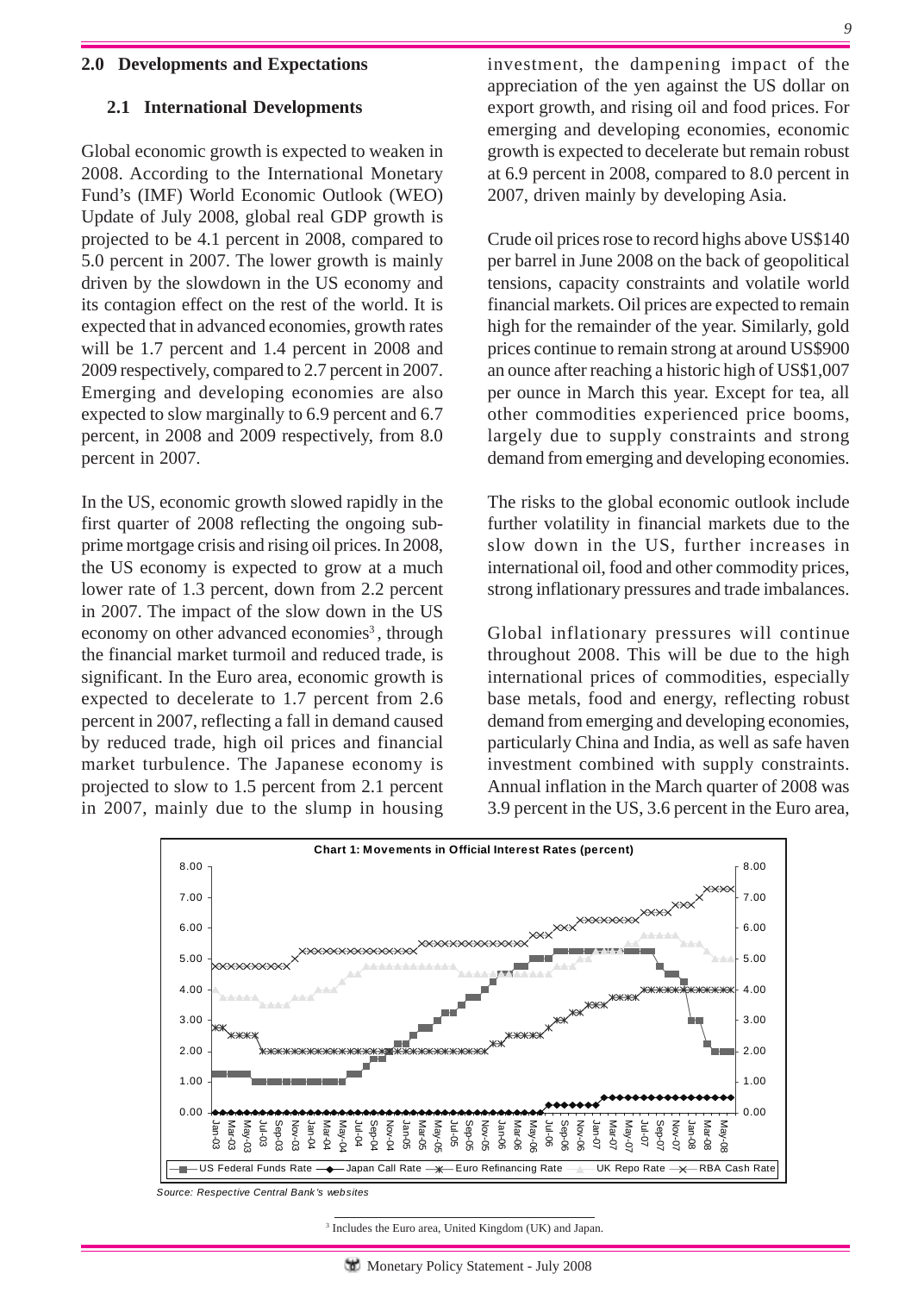1.2 percent in Japan and 4.2 percent in Australia. In the emerging and developing economies, China and India recorded inflation of 11.1 percent and 8.8 percent, respectively, over the same period. Despite increased inflationary pressures, the major central banks' approach to monetary policy over the first half of 2008 differed. The US Federal Reserve and Bank of England reduced their official interest rates to 2.0 and 5.0 percent, respectively, in April 2008 due to concerns over the significant slowdown in economic growth. However, the Reserve Bank of Australia raised its Official Cash Rate in February to 7.00 percent and in March 2008 to 7.25 percent to contain inflationary pressures, while the European Central Bank and Bank of Japan kept their policy rates unchanged at 4.0 and 0.5 percent, respectively, although concerns over increased inflationary pressures remained.

Global financial markets have been under considerable stress since the last quarter of 2007 due to tight credit and liquidity conditions emanating from the mortgage crisis in the US. The performance of financial markets were also affected by the attitude of investors to bear risk, difficulties in valuing complex financial products, uncertainties about the exposures of major financial institutions to credit losses, and concerns about the weaker outlook for the global economy. During the first half of 2008, the major central banks made a concerted effort to address liquidity constraints by providing access to funds to minimise disruptions to their financial markets. This included expanding access to central banks lending facilities and the range of collaterals offered to financial institutions.

In the foreign exchange markets, the US dollar depreciated against most major currencies in the first half of 2008 reflecting the mortgage crisis in the US. Government bond markets, which started the year on a strong note on the back of the turmoil in financial markets, have now weakened due to rising global inflation and inflation expectations.

# **2.3 Domestic Economic Conditions**

Preliminary data from the Bank's Business Liaison Survey (BLS) indicates that nominal value of sales by the private sector grew by 17.1 percent in the March quarter of 2008, compared

to the December quarter of 2007. Excluding the mineral sector, economic activity increased by 6.9 percent in the March quarter of 2008, with higher sales across all sectors except the wholesale, retail and transportation sectors. Over the twelve months to March 2008, the value of sales increased by 26.7 percent.

The Bank's Employment Index indicates that the total level of employment in the formal private sector continued to increase on a quarterly basis throughout 2007 and the first quarter of 2008. The level of employment in the March quarter of 2008 grew by 8.5 percent compared to the December quarter of 2007. Excluding the mineral sector, employment levels increased by 2.9 percent. The growth in March 2008 was across all sectors except the wholesale/retail and mineral sectors. Over the twelve months to March 2008, employment increased by 8.4 percent.

The Bank's Business Sentiment Survey (BSS)4 indicates that business confidence is high and economic activity will continue to increase for the rest of 2008. Profits and employment are expected to increase further in the second half of 2008, compared to the first six months of 2008. Although, there is a positive outlook for the remainder of 2008, companies are concerned about high inflation and its associated costs of doing business. Consequently, companies have passed on some of the increasing costs to customers in the first half of 2008 with further increases expected in the second half of 2008.

The Bank estimated that real GDP in 2007 grew by more than the Government's estimate of 6.5 percent, with robust growth in all sectors of the economy, except the mineral sector (*see Chart 2*). There were strong growth in the manufacturing, construction and commerce sectors and the transport, communication and finance subsectors. In 2008, the Bank forecast real GDP growth to be in line with the Government's projection of 7.6 percent. All sectors are projected to grow in 2008, especially in the agriculture, construction, manufacturing and commerce sectors and the finance sub-sector. The notable increase in the construction sector and its spill-over effects to the other sectors is attributed to the construction of the Ramu Nickel/Cobalt and the Hidden Valley mines. The

4 The BSS is a qualitative survey conducted biannually with company executives on their business outlook.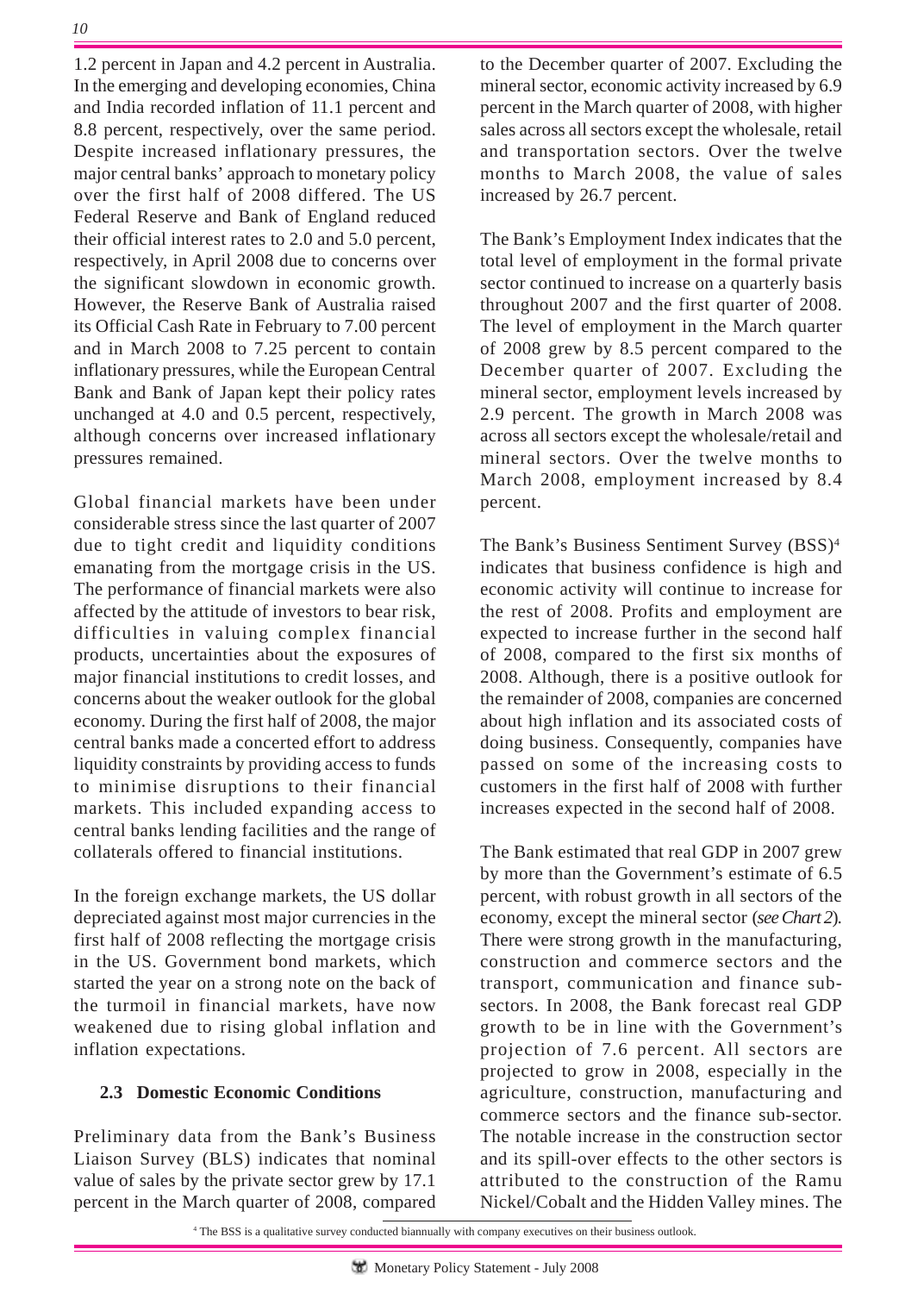

*Source: Department of Treasury*

growth in the other sectors is mainly due to higher production and prices of all mineral and most agricultural export commodities. Higher Government expenditure and continued growth in private sector credit are also expected to contribute to this growth.

In 2009, the Bank projects real GDP growth to be higher than the Government's projection of 5.1 percent with growth expected in all sectors of the economy. Growth in the construction and mineral sectors is associated with the ongoing construction of the Ramu Nickel/Cobalt and the Hidden Valley mines and the commencement of production by these two mines in late 2009. In addition, Government initiatives to rehabilitate and develop infrastructure, remove other impediments to trade and investment, and continue with public sector reforms are also expected to contribute positively to the growth. The major risks to this outlook would stem from higher inflation, fluctuations in production and prices of export commodities, as well as the global demand for these commodities.

## **2.3 Balance of Payments**

Preliminary balance of payments data for the five months to May 2008 showed an overall surplus of K649.5 million, compared to a surplus of K356.9 million in the corresponding period of 2007. This outcome was due to combined surpluses in the current and capital and financial accounts. The surplus in the current account was attributed to higher trade account balance and lower net income payments which more than offset higher net service and transfer payments. The surplus in the capital

and financial account was mainly due to a higher net inflow from investments in short term money market instruments and a drawdown in the net foreign assets of the banking system, which more than offset a build up in foreign currency account balances of the mineral companies and higher loan repayments by the Government.

*11*

The level of gross foreign exchange reserves at the end of May 2008 was US\$2,347.7 (K6,568.9) million, sufficient for 10.3 months of total and 15.2 months of non-mineral import covers. As at  $28<sup>th</sup>$  July 2008, the level of gross foreign exchange reserves was US\$2,424.3 (K6,280.5) million.

The May 2008 World Bank price projections indicated that most international prices of PNG's non-mineral exports will be higher in 2008, compared to 2007. According to the mineral companies, prices of all mineral exports are expected to increase in 2008.

The export volumes of PNG's major commodities are projected to increase in 2008 (see Chart 3). The projected increases are mainly due to supply responses to higher international prices for most non-mineral commodities and improved road infrastructure associated with the Government's medium term objective of increasing agricultural output through the National Agricultural Development Plan (NADP). The non-mineral export volumes are projected to continue to increase in the medium term. In the mineral sector, the projected increase is due to mining of higher ore grades from existing mines combined with the upgrading of the processing plant in Lihir to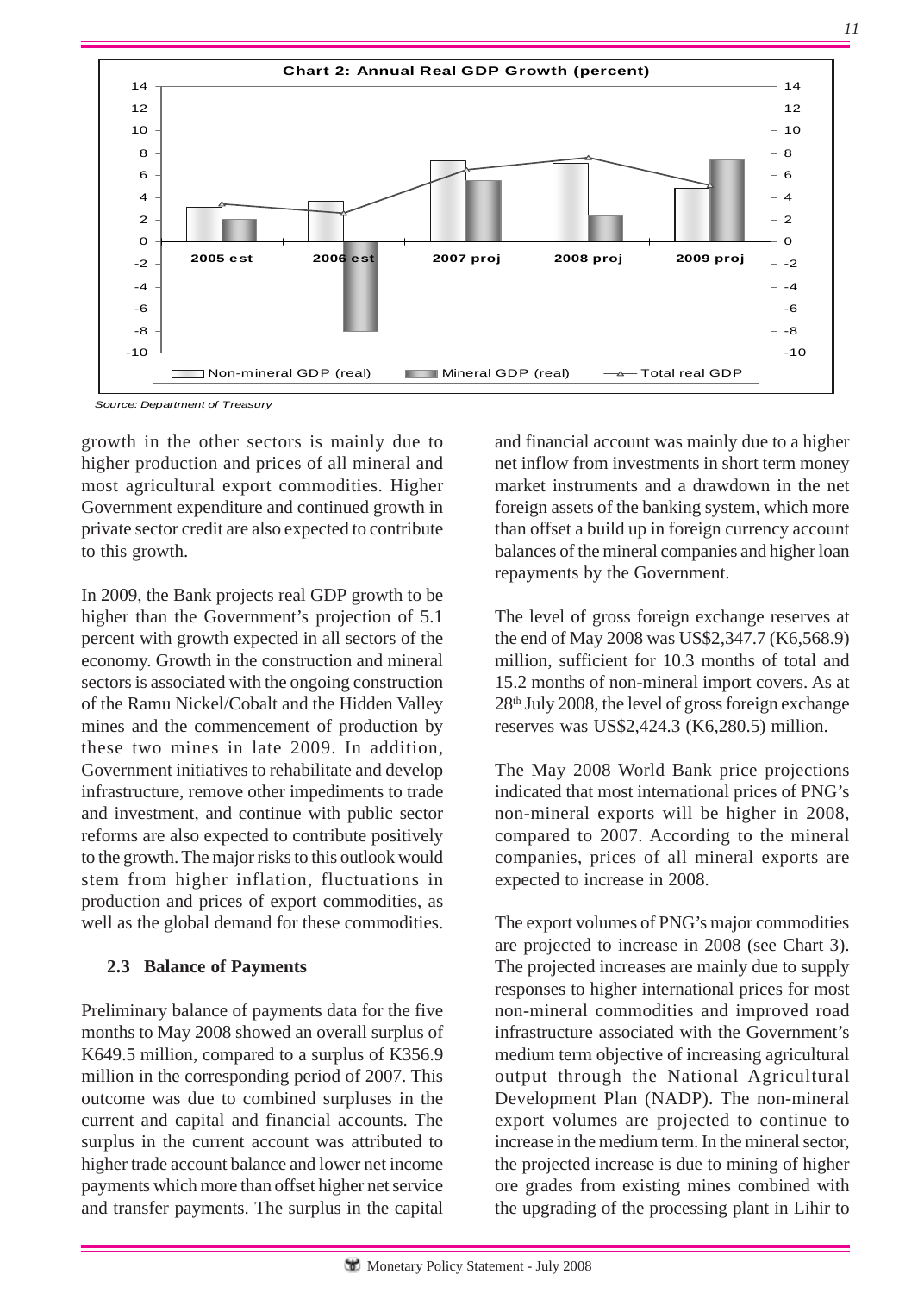

*S ource: B ank of P NG*

boost production. The Ramu Nickel/Cobalt project is expected to commence production in the second half of 2009. In the petroleum sector, production is projected to decline over the medium term and is associated with the natural declines in the existing oilfields.

The Bank assumes a stable exchange rate in its balance of payments projections for 2008 and the medium term. The Liquefied Natural Gas (LNG) project was not included in the projections.

Accordingly, the overall surplus in the balance of payments is projected to be K2,086.7 million in 2008, compared to a surplus of K1,593.8 million in 2007. At the end of 2008, it is projected that gross foreign exchange reserves will be around US\$2,784.5 (K7,385.9) million, sufficient for 9.8 months of total and 16.9 months of non-mineral import covers. The gross foreign exchange reserves are projected to increase further over the medium term (*see Appendix - Table 2*).

## **2.4 Fiscal Operations of the National Government**

Preliminary estimates of the fiscal operations of the National Government over the five months to May 2008 showed an overall budget surplus of K317.0 million, compared to a surplus of K510.5 million in the corresponding period of 2007. This represents 1.6 percent of nominal GDP<sup>5</sup> and reflected higher revenue, which more than offset an increase in expenditure. The budget surplus was used to make net repayments

of overseas loans totalling K102.1 million and net settlement of cheques totalling K214.9 million to other resident sectors.

Total revenue, excluding foreign grants, represented 29.6 percent of the 2008 Budget while total expenditure represented 25.9 percent over the five months to May 2008. However, recurrent expenditure increased by 31.5 percent in May 2008, compared to May 2007 and represented 40.0 percent of the budgeted appropriations. This reflected the frontloading of warrants to National Departments and Provincial Governments in January 2008. Development expenditure, excluding foreign grants, increased by 0.2 percent during the same period and represented 17.6 percent of the budget. This reflects the ongoing capacity constraints of implementing agencies. Despite this, the Government fully drew down funds under the District Services Improvement Program (DSIP) totalling K356 million from the Central Bank, by July 2008.

Total debt to nominal GDP ratio declined to 31.9 percent from 33.6 percent between the end of December 2007 and June 2008 reflecting the higher growth in GDP combined with net retirement of domestic loans. Total domestic debt declined by 2.6 percent to K3,085.5 million, mainly resulting from the net retirement of Treasury bills and Inscribed stocks totalling K50.8 million and K33.2 million, respectively. Foreign debt increased by 4.6 percent to K3,214.0 million reflecting Government drawdown of external loans.

<sup>&</sup>lt;sup>5</sup> GDP refers to the 2008 National Budget estimate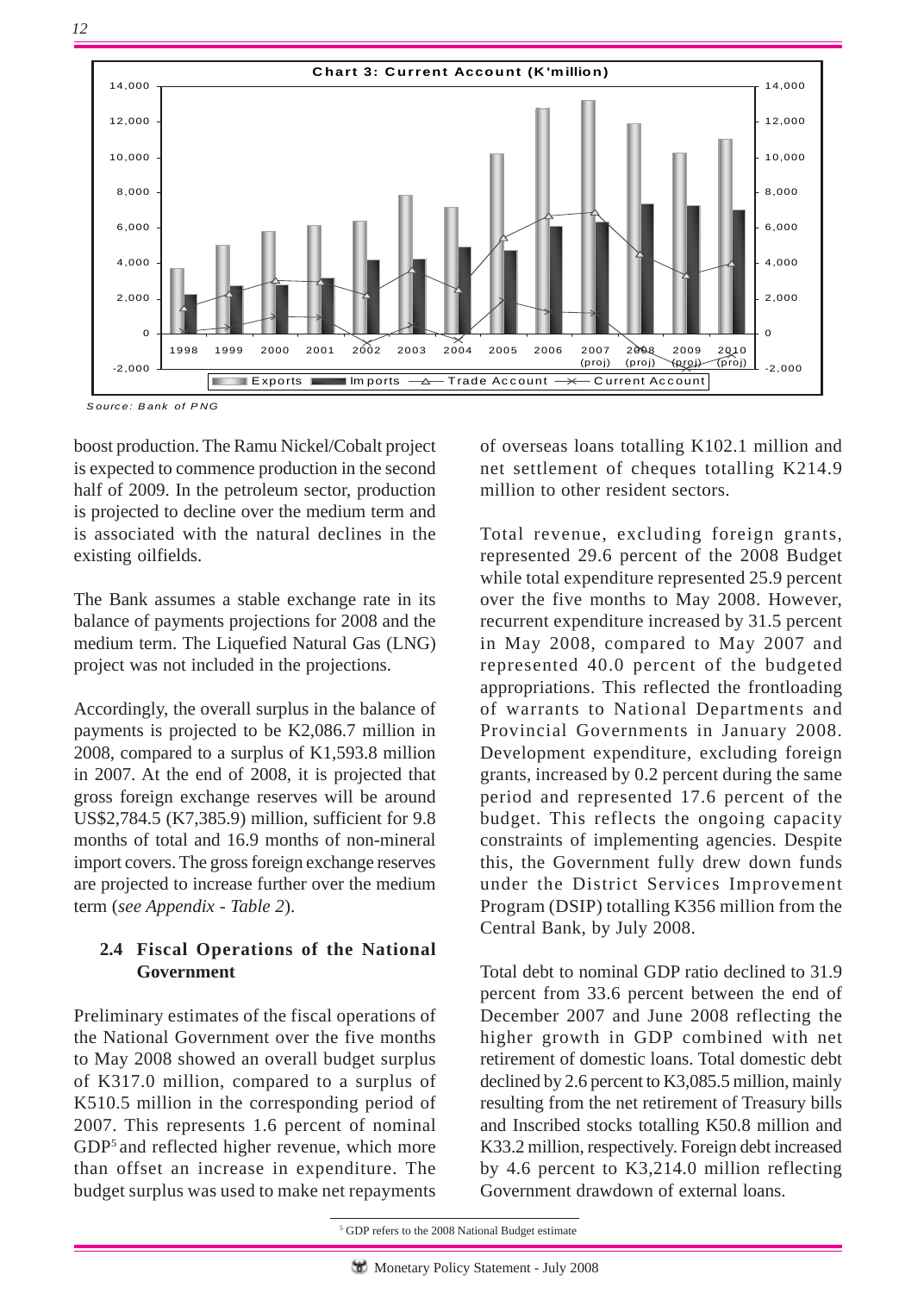

*S ourc e: B ank of P NG*

## **2.5 Exchange Rate**

The kina strengthened against the US dollar, while it weakened against the Australian dollar during the first half of 2008. The kina appreciated against the US dollar by 6.7 percent to US\$0.3760 at the end of June 2008 from US\$0.3525 in December 2007, due to foreign exchange inflows mainly from the mineral, communication and agriculture/ forestry/fisheries sectors, and Central Bank intervention. The kina depreciated against the Australian dollar by 2.3 percent to A\$0.3906 from A\$0.3999 during the same period reflecting cross currency movements as the US dollar weakened against the Australian dollar due to interest rate differentials and high commodity prices. As a result, the Trade Weighted Index (TWI) depreciated by 0.6 percent during the same period. The Real Effective Exchange Rate (REER) appreciated by 0.4 percent during the March quarter of 2008 reflecting the high domestic inflation (*see Chart 4*).

Between the end of June and 29<sup>th</sup> July 2008 the kina appreciated against the US and Australian dollars by 55 and 77 basis points to US\$0.3815 and A\$0.3983, respectively.

## **2.6 Inflation**

Annual headline inflation was 7.5 percent in the March quarter of 2008, compared to 3.2 percent in the December quarter of 2007. This is the highest annual increase since December quarter 2003. There were increases in all expenditure groups particularly from the 'food' and 'rents, council charges, fuel and power' groups, reflecting high international fuel and food prices, and increased prices of domestically produced fruits and vegetables.

Annual exclusion-based inflation was 7.7 percent in the March quarter of 2008, compared to 6.1 percent in the December quarter of 2007. Annual trimmed-mean inflation was 8.7 percent in the March quarter of 2008, compared to 5.3 percent in the December quarter of 2007 (*see Chart 5*). The higher underlying inflation outcomes were driven mainly by the increase in imported inflation associated with the high international oil and food prices and the feed-through of domestic fuel prices to goods and services and the depreciation of the kina against the Australian dollar. Quarterly inflation outcomes for the core measures have also been increasing significantly since the September quarter of 2007.

In 2008, annual headline inflation is projected to be around 9.0 percent, while exclusion-based and trimmed-mean inflation are both projected to be around 8.0 percent. The upward revision from the projections made in the January 2008 MPS reflects the realised inflation in the March quarter, expected increase in both international and domestic cost pressures stemming from the high oil and food prices, feed-through of fuel price increases to the prices of domestic goods and services, increase in prices of public utilities and demand for higher wages. On the other hand, the demand pull inflationary pressures would come from increased aggregate demand reflecting higher commodity prices and increase in government expenditure and private sector credit.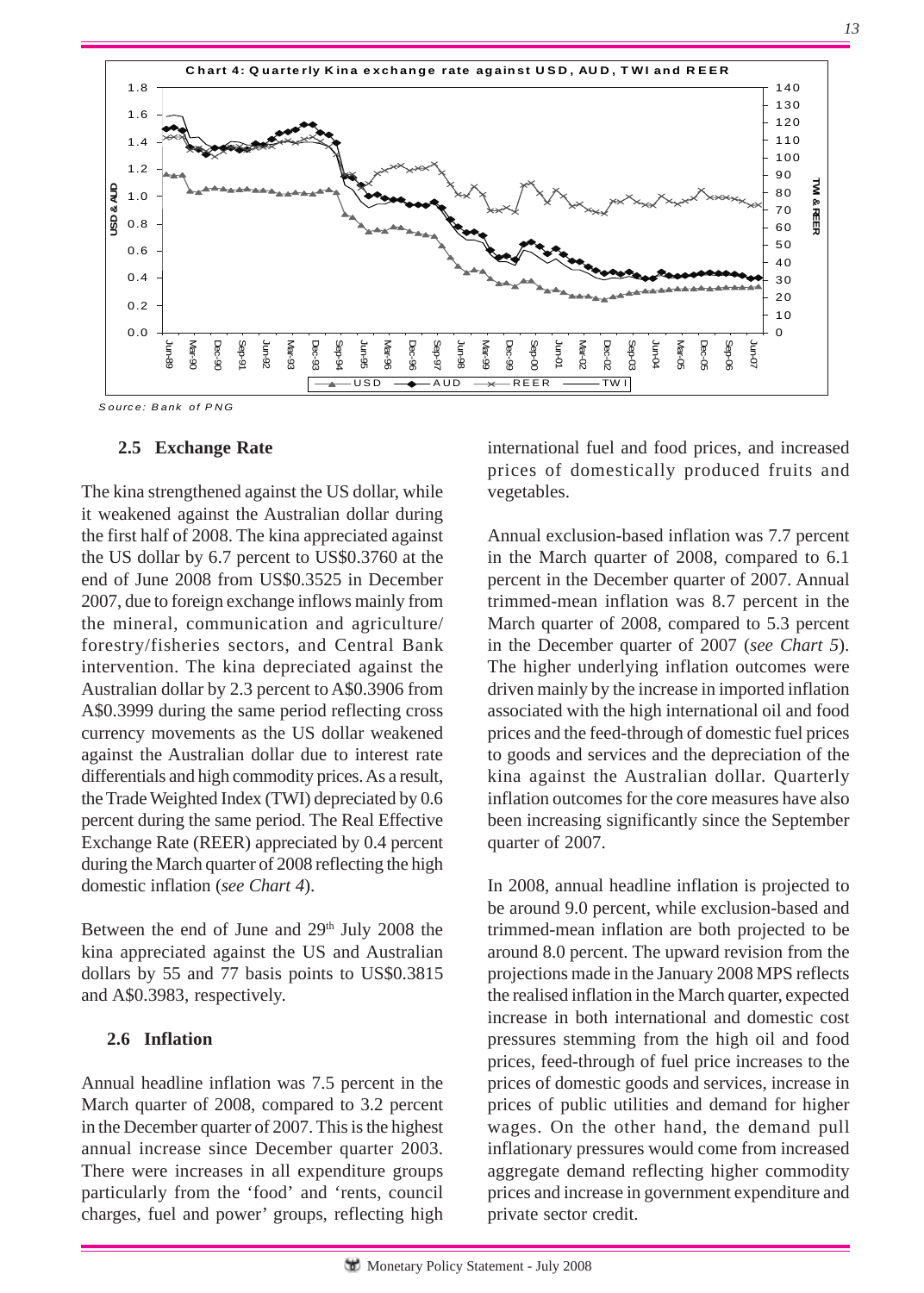

*S o u rc e : B a n k o f P N G & Na tio n a l S ta tistic a l O ffic e (N S O )*

For the medium-term, headline inflation is expected to ease to around 5.0 percent, higher than the projections made in the January 2008 MPS (*see Appendix - Table 2*). The decline in medium-term inflation projections are based on the assumption that international oil and food prices will subside and inflation outcomes in PNG's main trading partner countries will ease.

The risks to these projections would stem from: further increases in international oil, food and other commodity prices; higher inflation outcomes in PNG's main trading partner countries; depreciation of the kina exchange rate; and the impact of other domestic factors such as a significant growth in government expenditure and increases in wages and monetary aggregates.

## **2.7 Monetary and Financial Market Developments**

The high inflation outcome for the March quarter and expectations of continued inflationary pressures prompted the Bank of Papua New Guinea to tighten monetary policy after maintaining a neutral stance since September 2005. As a result, the KFR was increased by 25 basis points to 6.25 percent in June 2008 (*see Chart 6*). The trading margin for the Repo was maintained at 100 basis points on both sides of the KFR in the first half of 2008.

The Bank issued CBBs totalling K1,447.7 million to diffuse excess liquidity in the banking system in the first half of 2008. As a result, interest rates for short-term securities depicted an upward trend.



*S ource: B ank of P NG*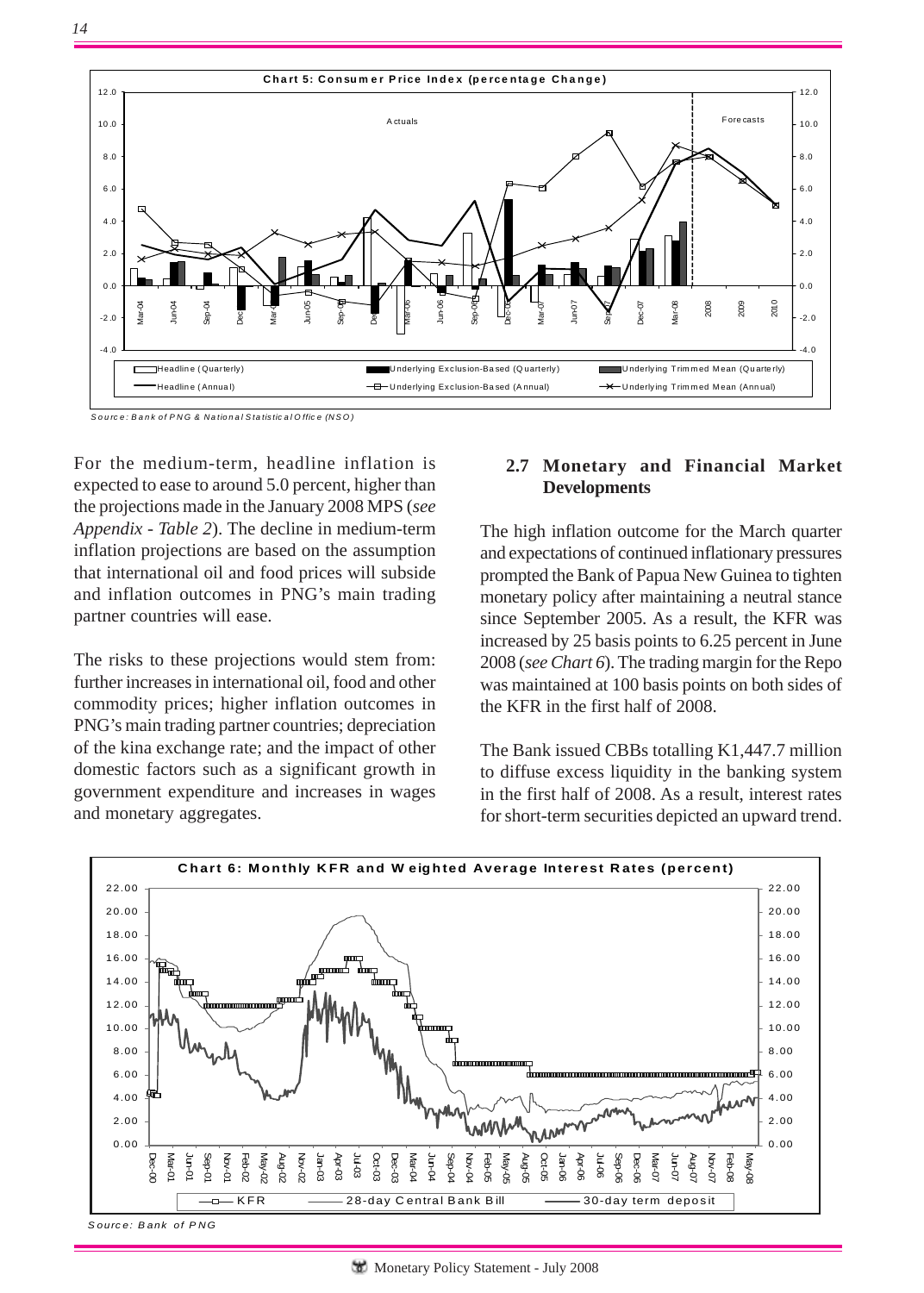The CBB and Treasury bill rates all traded above 5.00 percent.

The Indicator Lending Rates (ILR) spread remained unchanged at  $8.95 - 9.45$  percent during the first half of 2008. Following the increase in the KFR, one commercial bank announced an increase in its ILR from 9.45 percent to 9.70 percent in July 2008. The weighted average interest rate on total deposits declined from 1.58 percent in December 2007 to 1.20 percent in June 2008, while the weighted average lending rate on total loans declined from 9.25 percent to 9.17 percent. As a result, the spread between the weighted average lending and deposit rates widened (*see Chart 7*).

Total liquidity of the banking system increased by 12.1 percent to K5,163.6 million between end of December 2007 and June 2008, mainly due to mineral sector inflows and higher Government expenditure. As a result, the Bank continued to utilise OMOs to diffuse the excess liquidity.

Lending extended by ODCs to the private sector increased by 35.3 percent over the year to June 2008. The growth in private sector credit was broad based across all sectors due to the low interest rate environment and improved business confidence. Net claims on the Government declined by 68.1 percent over the year to June 2008, due to increased deposits and retirement of debt held by the depository corporations (DCs).

The level of broad money supply (M3\*) increased by 27.5 percent over the year to June 2008 as a result of the growth in net foreign assets of the DCs combined with an increase in private sector credit. This more than offset the decline in net credit to the Government. The growth in net foreign assets is primarily accounted for by increased mineral tax receipts driven by high commodity prices. The monetary base increased by 33.2 percent during the same period due to higher commercial banks deposits at the Central Bank and currency in circulation (*see Appendix-Table 1*).



*Source: Bank of PNG*